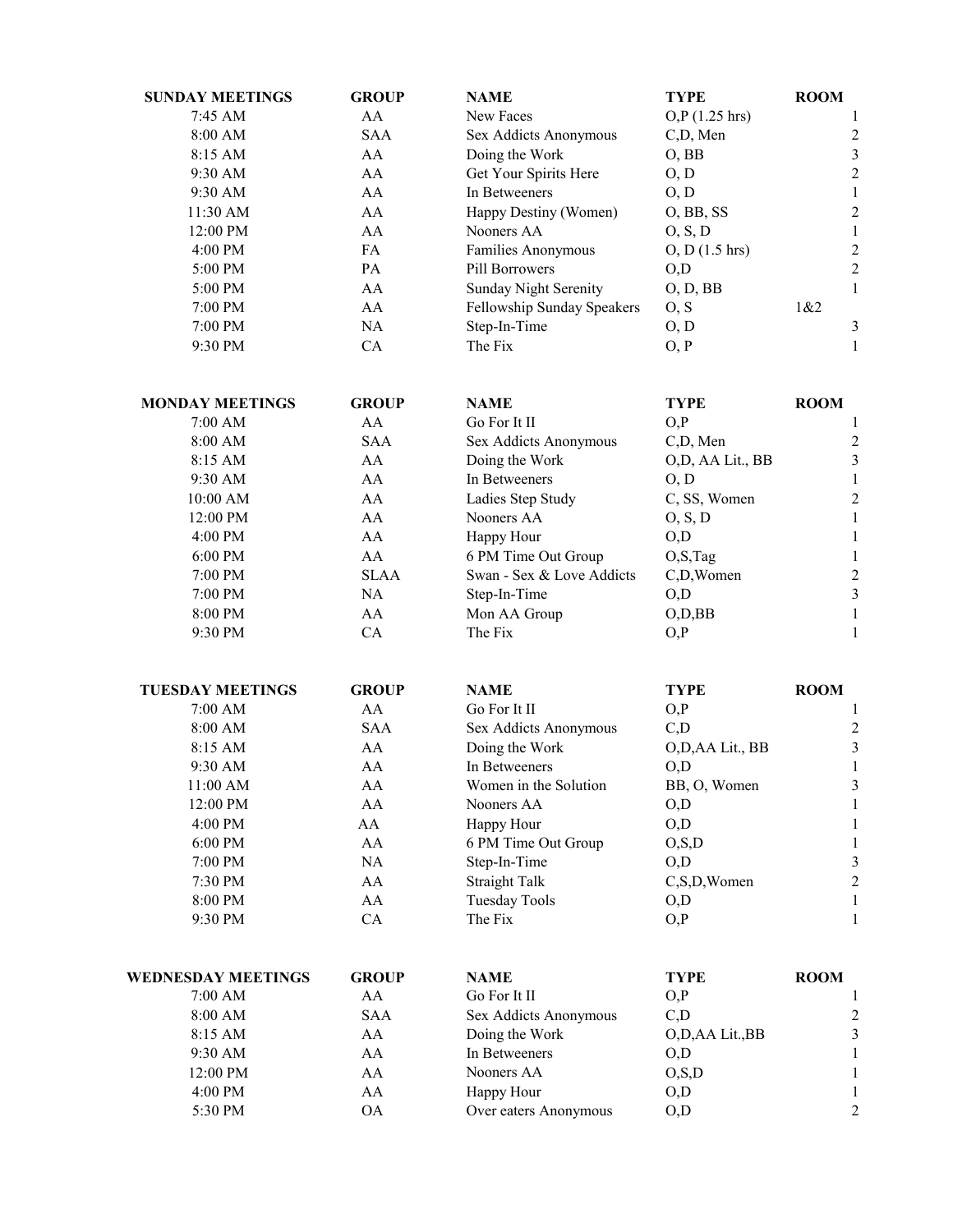| 5:30 PM           | PА          | Pill Addicts Anonymous            | C.D            |               |
|-------------------|-------------|-----------------------------------|----------------|---------------|
| $6:00 \text{ PM}$ | AA          | 6 PM Time Out Group               | O, S, D, Steps |               |
| $7:00$ PM         | NA          | Step-In-Time                      | O.D            | 3             |
| $7:00$ PM         | <b>SLAA</b> | Sex & Love Addicts Anon           | O <sub>D</sub> | $\mathcal{L}$ |
| 8:00 PM           | HA          | Nod Squad - Heroin Anonymous O, D |                |               |
| 9:30 PM           | CА          | The Fix                           | O.D            |               |

| <b>THURSDAY MEETINGS</b> | <b>GROUP</b> | <b>NAME</b>            | <b>TYPE</b>    | <b>ROOM</b> |
|--------------------------|--------------|------------------------|----------------|-------------|
| 7:00 AM                  | AA           | Go For It II           | O, P           |             |
| 8:00 AM                  | <b>SAA</b>   | Sex Addicts Anonymous  | C,D            | 2           |
| $8:15$ AM                | AA           | Doing the Work         | O,D,AA Lit.,BB | 3           |
| 9:30 AM                  | AA           | In Betweeners          | O.D            |             |
| 11:30 AM                 | AA           | <b>Step Sisters</b>    | O,D            | 2           |
| 12:00 PM                 | AA           | Nooners AA             | O, S, D        |             |
| $4:00 \text{ PM}$        | AA           | Happy Hour             | O,D            |             |
| $6:00 \text{ PM}$        | AA           | 6 PM Time Out Group    | O, S, D        |             |
| $7:00$ PM                | NA           | Step-In-Time           | O.D            | 3           |
| 7:30 PM                  | AA           | Snake Pit (Men's Stag) | C,D,Stag       | 2           |
| 8:00 PM                  | CA           | Cocaine Anonymous      | O,D            |             |
| 9:30 PM                  | СA           | The Fix                | O, P           |             |

| <b>FRIDAY MEETINGS</b> | <b>GROUP</b> | <b>NAME</b>             | <b>TYPE</b>      | <b>ROOM</b> |
|------------------------|--------------|-------------------------|------------------|-------------|
| 7:00 AM                | AA           | Go For It II            | O.P              |             |
| 7:00 AM                | AA           | Primary Purpose - Study | O, BB            | 2           |
| $8:15$ AM              | AA           | Doing the Work          | O,D, AA Lit., BB | 3           |
| 8:30 AM                | <b>SAA</b>   | Sex Addicts Anonymous   | C, D, Men        | 2           |
| $9:30$ AM              | AA           | In Betweeners           | O.D              |             |
| 12:00 PM               | AA           | Nooners AA              | O, S, D          |             |
| 12:00 PM               | <b>SAA</b>   | Sex Addicts Anonymous   | C,D              | 2           |
| $4:00$ PM              | AA           | Happy Hour              | O,D              |             |
| $6:00$ PM              | AA           | 6 PM Time Out Group     | O, S, D          |             |
| $7:00$ PM              | <b>NA</b>    | Step-In-Time            | O.D              | 3           |
| 8:00 PM                | DAA          | Drug Addicts Anonymous  | O, S, D          |             |
| 9:30 PM                | CА           | The Fix                 | O, P             |             |

| <b>SATURDAY MEETINGS</b> | <b>GROUP</b> | <b>NAME</b>                               | <b>TYPE</b>           | <b>ROOM</b> |
|--------------------------|--------------|-------------------------------------------|-----------------------|-------------|
| 7:00 AM                  | AA           | Go For It II                              | $O.P$ (1.5 hr)        |             |
| 9:00 AM                  | AA           | One Day At A Time (24 hr BookO,D (1.5 hr) |                       | 3           |
| 9:00 AM                  | <b>OA</b>    | Over eaters (12&12 book)                  | C. Lit                | 2           |
| 9:30 AM                  | AA           | In Betweeners                             | O.D                   |             |
| $11:00$ AM               | NarAnon      | Hope is Now Here                          | $O,D(1.5 \text{ hr})$ | 2           |
| 12:00 PM                 | AA           | Nooners AA                                | O.S.D                 |             |
| $1:00$ PM                | Alanon       | Survival to Recovery                      | $O, D$ (1.5 hr)       | 2           |
| 2:45 PM                  | <b>ACOA</b>  | <b>Adult Children of Alcoholics</b>       | O, D                  | 2           |
| 4:00 PM                  | AA           | Happy Hour                                | O,D                   |             |
| $6:00$ PM                | AA           | 6 PM Time Out Group                       | O, Ticket             |             |
| 7:00 PM                  | NA.          | Step-In-Time                              | O,D                   | 3           |
| 8:00 PM                  | AA           | Speaker (in person and zoom)              | O, S                  |             |
| 8:00 PM                  | AA           | Birthday Night (*last Sat)                | O. Celebration        |             |
| 9:30 PM                  | СA           | The Fix                                   | O, P                  |             |